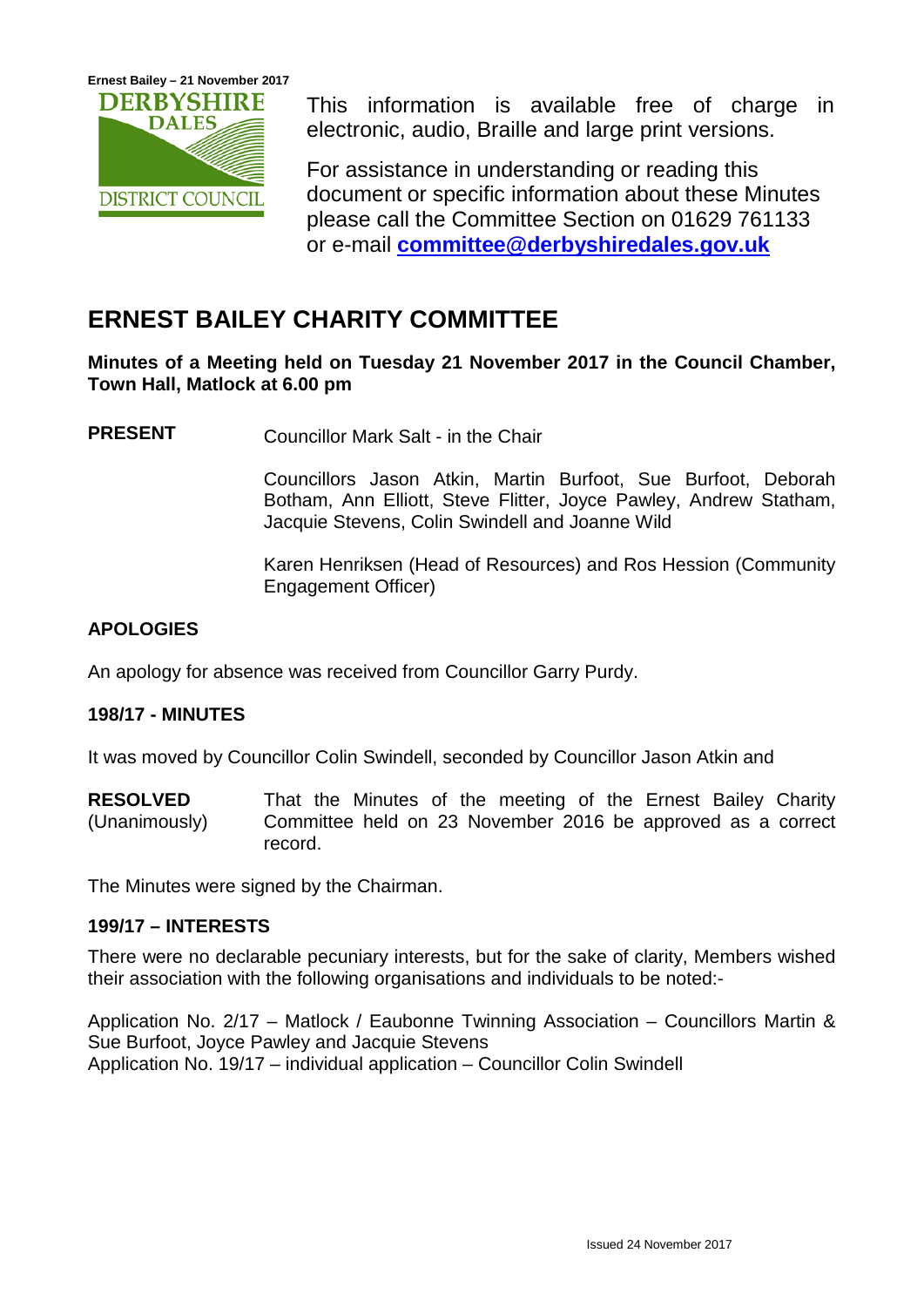#### **200/17 – STATEMENT OF FINANCIAL POSITION**

The Committee considered a report, which set out the Charity's financial position as at the end of the 2016/17 financial year, together with estimates for 2017/2018.

The charitable fund administered by the District Council had earned on average an interest rate of 1.0% during the year.

The amount available in the distribution fund at  $1<sup>st</sup>$  April 2017, excluding the maintenance provision, was £38,944.27.

The Committee also considered the Terms of Reference which had been set many years ago and would benefit from some modernisation. An updated Terms of Reference would aim to ensure that funds are targeted where and when most needed.

It was, therefore, proposed that the Terms of Reference for the Charity and its administration be reviewed. Officers would undertake a review and liaise with members of the Committee, via email, to seek views on possible recommendations.

It was moved by Councillor Colin Swindell, seconded by Councillor Jason Atkin and

#### **RESOLVED** (Unanimously)

- 1. That the financial statement for the 2016/17 financial year be received.
- 2. That the funds of the Charity continue to be invested with Derbyshire Dales District Council.
- 3. That a review of the Terms of Reference and the administration of the Charity be progressed as outlined in Section 3 of the report.

## **201/17 - EXCLUSION OF PUBLIC AND PRESS**

It was moved by Councillor Colin Swindell, seconded by Councillor Jason Atkin and

**RESOLVED** (Unanimously) That the public and press be excluded for the remaining items of business for the reasons as set out in the report.

#### **202/17 – DISTRIBUTION OF CHARITABLE FUNDS**

The Committee considered a total of 19 applications for Grant Aid – 14 from organisations and 5 from individuals.

It was moved by Councillor Jason Atkin, seconded by Councillor Steve Flitter and

#### **RESOLVED**

- (Unanimously) 1. That grant awards be made conditional upon them being used for the purpose for which the application was made and in accordance with the objects of the Trust.
	- 2. That the availability of funds be advertised at the appropriate time to enable applications to be considered in 2018.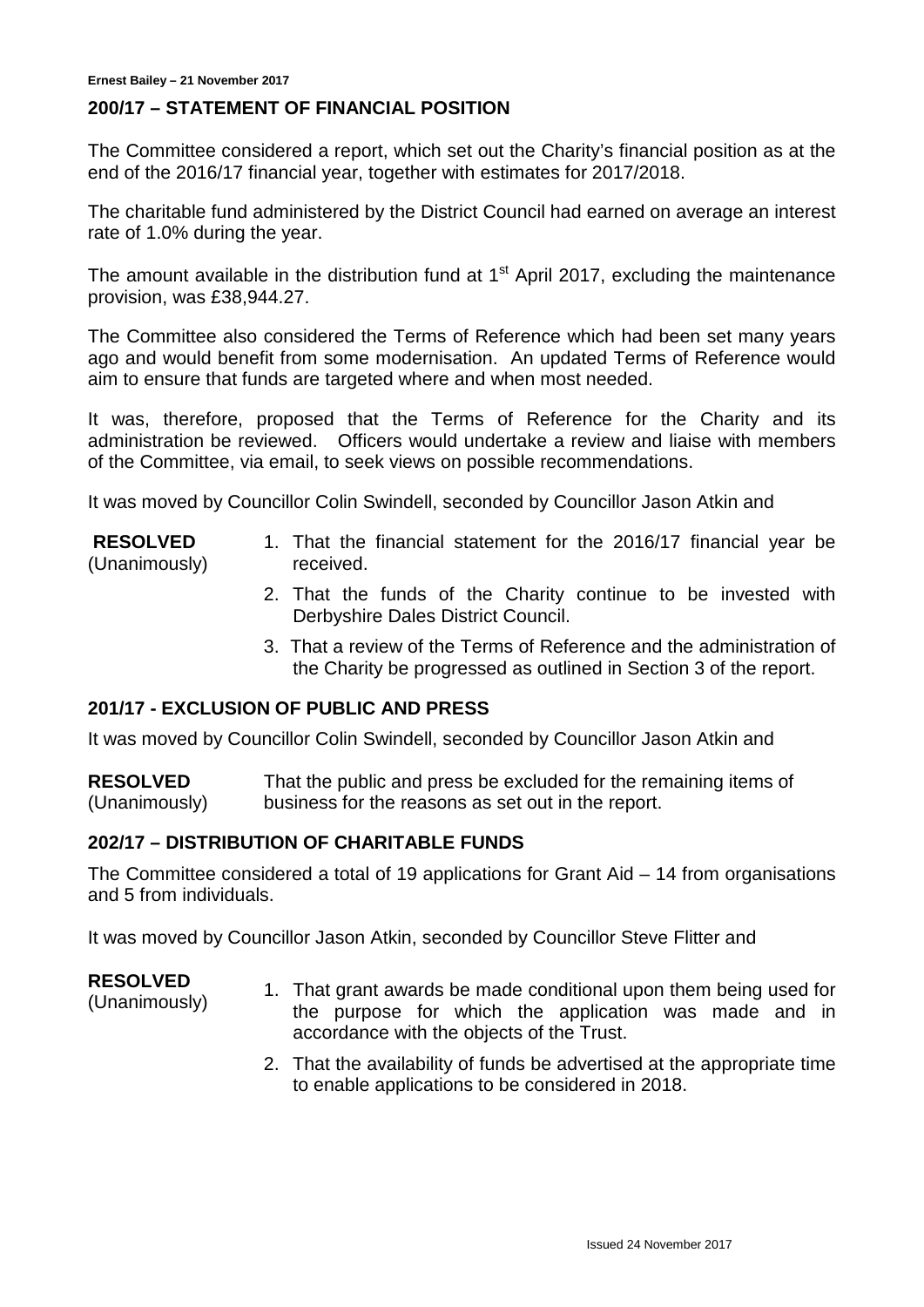| <b>NO</b> | <b>ORGANISATION</b> | <b>PROJECT/PURPOSE</b>                  | <b>GRANT AWARDED -</b> |
|-----------|---------------------|-----------------------------------------|------------------------|
|           |                     |                                         | £                      |
| 1/17      | <b>First Taste</b>  | intergenerational<br>Towards<br>project | 0                      |
|           |                     | the residents & staff of<br>between     |                        |
|           |                     | Ivonbrook Care Home, South Darley       |                        |
|           |                     | and children from South Darley School   |                        |
| 2/17      | <b>Matlock</b>      | To involve young people and sponsor     | 50                     |
|           | Eaubonne            | them in the yearly exchange             |                        |
|           | Twinning            |                                         |                        |
|           | Association         |                                         |                        |
| 4/17      | The<br>Parish       | Towards regular 'Afternoon Teas' for    | 100                    |
|           | St<br>Church<br>of  | local elderly people.                   |                        |
|           | Mary the Virgin,    |                                         |                        |
|           | South Darley        |                                         |                        |
| 5/17      | <b>Starkholmes</b>  | To provide a projector and pull down    | 50                     |
|           | <b>Village Hall</b> | screen to enhance the hall's facilities |                        |
| 7/17      | Matlock & District  | Towards speakers                        | 0                      |
|           | Hard of Hearing     |                                         |                        |
|           | Club                |                                         |                        |
| 11/17     | Derbyshire          | Towards ongoing costs                   | $\Omega$               |
|           | Leicestershire<br>& |                                         |                        |
|           | Rutland<br>Air      |                                         |                        |
|           | Ambulance           |                                         |                        |
|           | (DLRAA)             |                                         |                        |

## **203/17 - APPLICATION NO 10/17 – HARRISON ALMSHOUSES CHARITY**

It was moved by Councillor Joyce Pawley, seconded by Councillor Martin Burfoot and

**RESOLVED** That no grant be awarded to the Harrison Almshouses Charity towards carrying out damp proof course/lining/ dry rot irrigation to all exposed stonework/floors to one of the properties.

# **Voting**

In favour 11 Against 1 Abstentions 0

## **204/17 – APPLICATION NO 12/19 – DERBYSHIRE GYPSY LIAISON COUNCIL**

It was moved by Councillor Joyce Pawley, seconded by Councillor Colin Swindell and

**RESOLVED** That no grant be awarded to Derbyshire Gypsy Liaison Council towards adaptations and improvements to a caravan for an elderly lady.

> **Voting** In favour 11 Against 1 Abstentions 0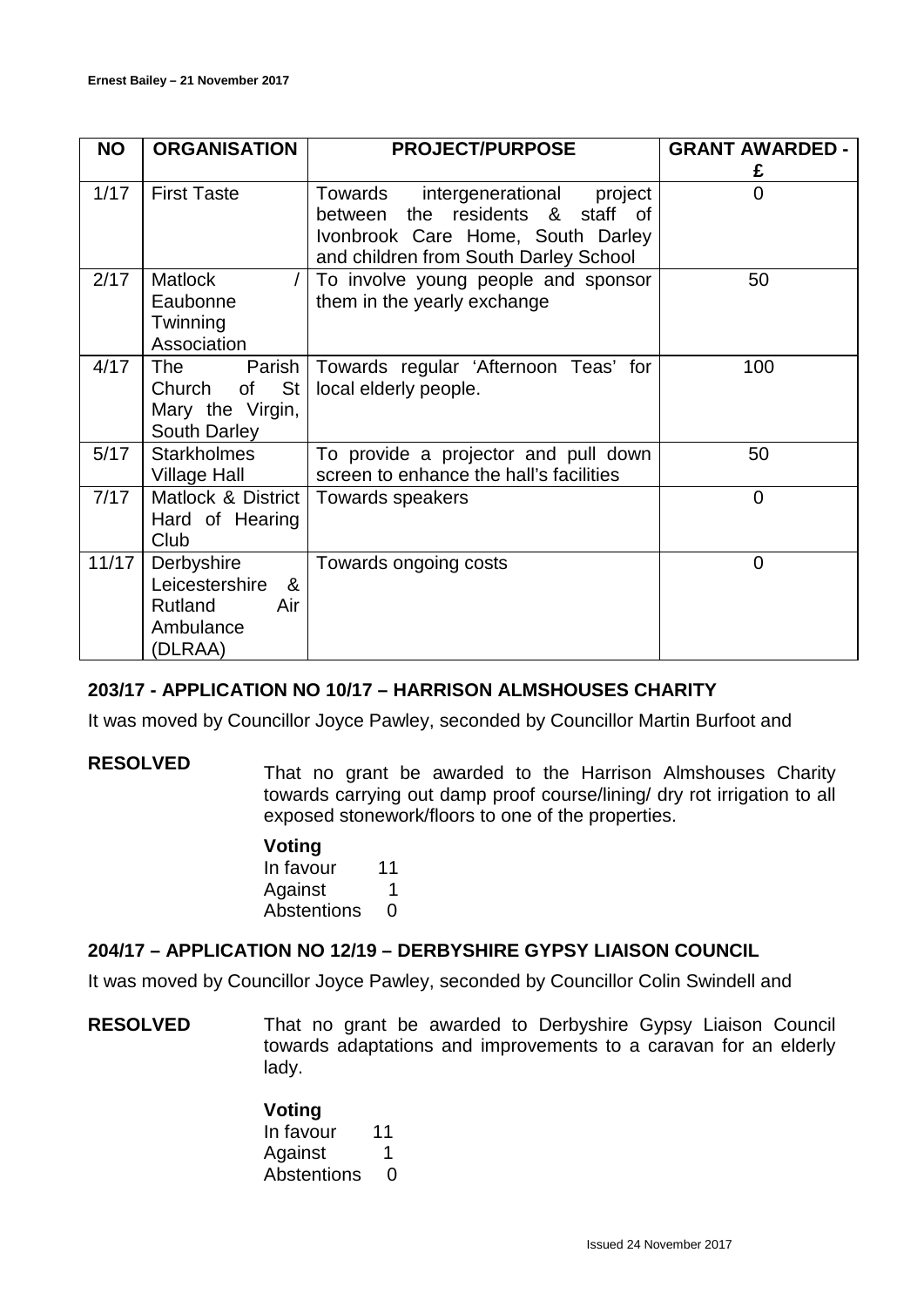# **205/17 – APPLICATION NO 18/17 – LOCAL RESIDENT**

It was moved by Councillor Colin Swindell, seconded by Councillor Martin Burfoot and

**RESOLVED** That a grant of £100 be awarded to a local man, diagnosed with cancer, towards hospital visits.

> **Voting** In favour 11 Against 1 Abstentions 0

## **206/17 – APPLICATION NO 17/17 – LOCAL RESIDENT**

It was moved by Councillor Jason Atkin, seconded by Councillor Jo Wild and

**RESOLVED** RESULVED<br>(Unanimously) That no grant be awarded to a local student towards rent costs.

# **207/17 – APPLICATION NOS 8/17 – 2ND MATLOCK BROWNIES AND 13/17 – 1ST CROMFORD RAINBOWS**

It was moved by Councillor Martin Burfoot, seconded by Councillor Sue Burfoot and

- **RESOLVED** 1. That a grant of £50 be awarded to 2<sup>nd</sup> Matlock Brownies towards a pantomime trip.
	- 2. That a grant of £40 be awarded to  $1<sup>st</sup>$  Cromford Rainbows towards craft materials.

#### **Voting**

In favour 11 Against 1 Abstentions 0

## **208/17 – APPLICATION NO 6/17 – THE GRAND PAVILION LTD**

It was moved by Councillor Martin Burfoot, seconded by Councillor Jacquie Stevens and

#### **RESOLVED**

**RESULVED**<br>(Unanimously) That a grant of £200 be awarded to The Grand Pavilion towards 'Keeping the Water Out'.

## **209/17 – APPLICATION NO 3/17 – MATLOCK METHODIST CHURCH LUNCHES**

It was moved by Councillor Joanne Wild, seconded by Councillor Jason Atkin and

**RESOLVED** (Unanimously) That a grant of £200 be awarded to Matlock Methodist Church lunches towards replacement of a commercial extraction fan in the church's catering kitchen.

## **210/17 – APPLICATION NO 9/17 – DARLEY DALE STITCH KNIT AND NATTER**

It was moved by Councillor Joanne Wild, seconded by Councillor Jason Atkin and

**RESOLVED** That a grant of £150 be awarded to Darley Dale Stitch Knit and